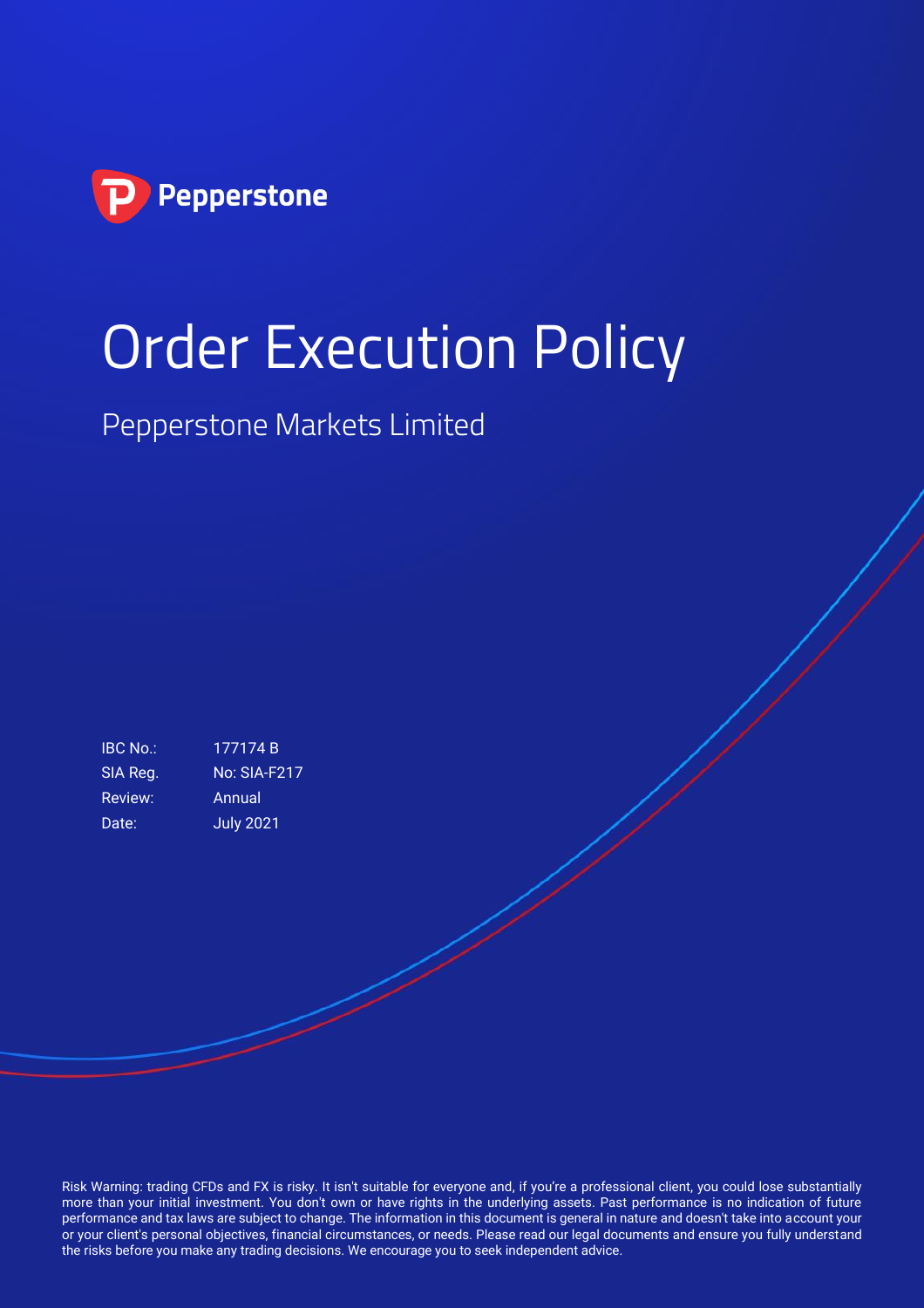### Important

While some of our Platform software licenses are held by a related company (Pepperstone Group Limited) on our behalf, Pepperstone Markets Limited is the issuer of the products available to you under the Agreements.

# 1. Introduction

- 1.1 This Order Execution Policy ("Policy") is provided to you alongside the Pepperstone Markets Limited ("Pepperstone Markets" or "Firm") Terms & Conditions ("T&C's") and contains further details on our services and the activities you may carry out with us.
- 1.2 This Policy applies to all Clients of Pepperstone Markets, both retail and professional, when executing transactions in the financial instruments provided by us via Contracts for Differences ("CFDs").

# 2. Execution Elements

- 2.1 Prices: We receive price feeds from some of the world's leading liquidity and data providers ("LPs"). Having multiple LPs is important especially during abnormal market conditions, such as times of extreme volatility, when some liquidity providers may decide to widen the spreads or stop quoting prices at all. Having multiple LPs enables us to provide you with competitive prices, as the remaining liquidity providers shall continue competing to provide us their best 'bid' and 'ask' prices.
- 2.2 Slippage: this is the difference between the executed price and the order price at the time the order is submitted for execution. Slippage is normal and expected cost of trading, particularly for orders of larger size and during times of thin liquidity and/or volatile markets. Further information on Pepperstone Market's slippage data is available on our website.
- 2.3 Partial fills: this is the practice of executing an order in parts, at a time where there is not enough liquidity in the market, in order to fill the complete order at a specific price. Partial fills may be executed at different prices.
- 2.4 Commission: Clients may be charged commission when trading CFDs. Further information is available on our Website.
- 2.5 Mark-up: Clients may be charged a mark-up on spread when trading CFDs. Further information is available on our Website and in Appendix II of the Policy.

# 3. Order Types for MetaTrader 4 (MT4)

3.1 Market Order: this is an order to buy or sell at the current market price that is available. We'll generally pass your order on to a third party for execution and will take into account a number of factors in executing your order and in achieving the best possible result for you.

#### 3.2 Pending Orders (See also Appendix I):

Stop Orders: This is an order to buy or sell once the price reaches a pre-set stop level (the 'stop price'). Once this order is triggered it is treated as a 'market order'. If the 'stop order' is not triggered it shall remain in the system until a later date, subject to the conditions described in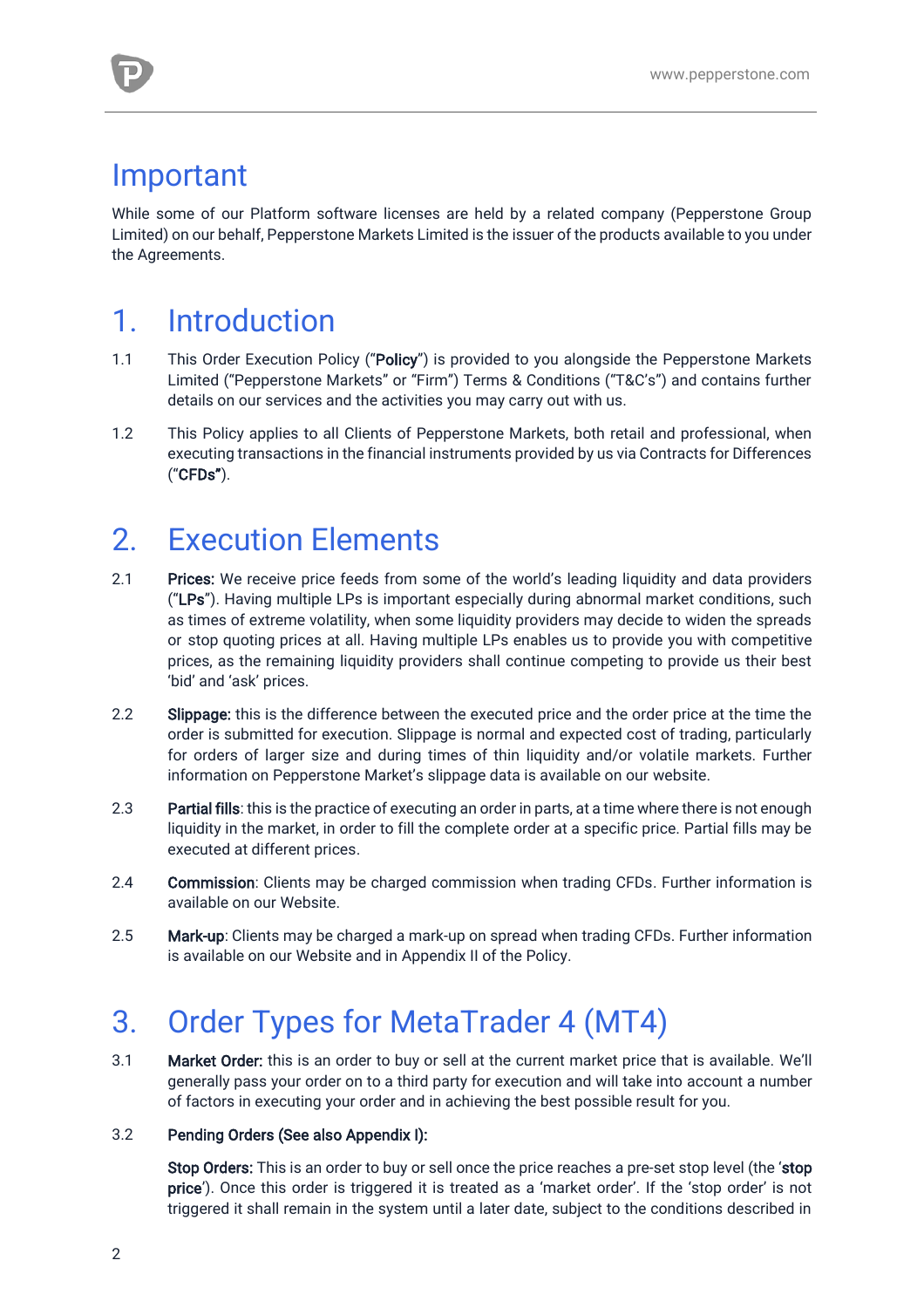the "Good 'til cancelled" section. 'Stop orders' must be placed a minimum number of pips away from the available market price at the time of placing the order so that these are valid.

Limit Orders: this is an order to buy or sell once the price of an instrument reaches a pre-set level (the 'limit price') and are triggered as market orders.

Stop Loss: this is a 'stop order' to control and minimise losses. It is used to close an open position when the price of the instrument has moved contrary to the expected direction, reaching a pre-set level.

Take Profit: this is an order to secure profits. It is used to close an open position when the price of the instrument has moved in the expected direction, reaching a pre-set targetlevel.

Good 'til Cancelled ('GTC'): this is an execution setting that Clients may apply to 'pending orders'. The order shall remain 'live' and pending for execution until it is triggered and treated as a market order or cancelled by the Client. Please note that GTC may become redundant in cases where a CFD on futures reaches its maturity/expiry date.

Good 'til Date ('GTD'): this is an execution setting that applies to 'pending orders' traded through MetaTrader 4. Clients may choose a specific date in the future until which the order shall remain 'live' and pending for execution. If the order is not triggered during the pre-set timeframe, it will be deleted by the system. Please note that GTD may become redundant in cases where a CFD on futures reaches its maturity/expiry date and the date specified is after the maturity date.

Pending Order Modification/Cancellation: the Client may modify/cancel a 'pending order' if the market does not reach the price previously specified by the Client for as long as the order remains in the system. In such instances the Client is responsible for managing their open position accordingly. An order will be cancelled in the event of any of the following:

- a) If a Client manually cancels an order prior to the market reaching the price level specified; or
- b) If a Client places an expiration timeframe and it is reached.
- c) If an order is triggered and there is not enough free margin in the account, the order will be deleted.

Pending Order Execution: The Client accepts that under certain trading conditions (including but not limited to situations of high market volatility or illiquidity and market gaps) it may not be possible for us to execute pending orders at the Declared Price. Under such conditions, we reserve the right to execute the order or modify the opening and/or closing price to provide the next best price. In such instances, whereby a pending order and its respective stop loss/take profit are triggered simultaneously, the order will be closed.

Note: We execute most orders automatically, with minimal manual intervention. In addition to the provisions of the T&C's, we may execute an order manually and/or at VWAP, without notifying Clients in advance. This may occur in instances where we experience, for example, increased market volatility, illiquidity and infrequent price updates, a significant\* order size, as well as times where the system identifies abusive trading behaviour and/or trades from multiple Client profiles bearing the same characteristics (i.e. same software, symbol, time and price requested).

\* the 'significance' is determined at our discretion.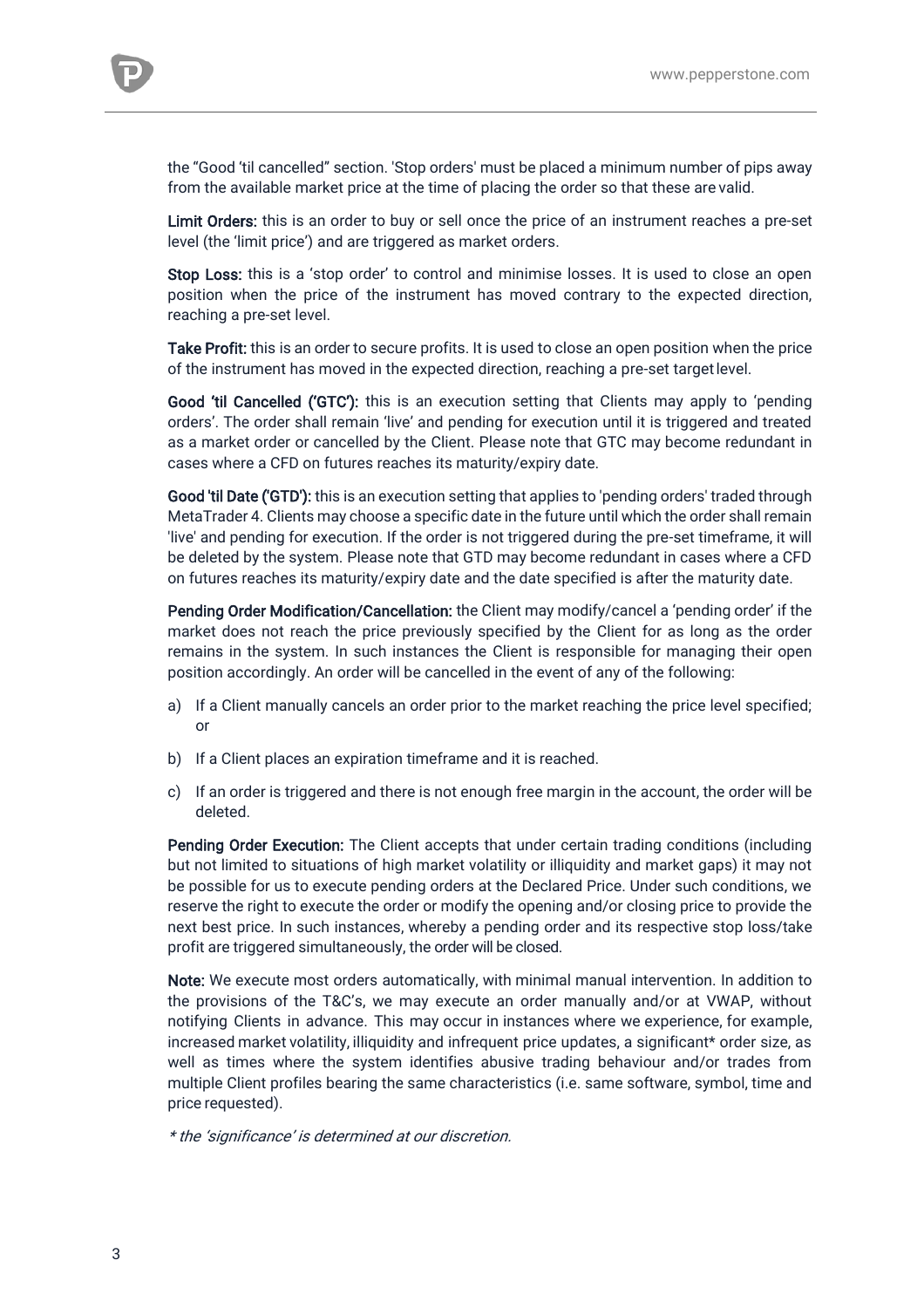

# 4. Order Types for MetaTrader 5 (MT5)

4.1 Market Order: this is an order to buy or sell a specified volume/quantity at the current market price that is available. We'll generally pass your order on to a third party for execution and will take into account a number of factors in executing your order and in achieving the best possible result for you.

#### 4.2 Pending Orders (See also Appendix I):

Stop Orders: This is an order to buy or sell once the price reaches a pre-set stop level (the 'stop price'). Once this order is triggered it is treated as a 'market order'. If the 'stop order' is not triggered it shall remain in the system until a later date, subject to the conditions described in the "Good 'til cancelled" section. 'Stop orders' must be placed a minimum number of pips away from the available market price at the time of placing the order so that these are valid.

Limit Orders: this is an order to buy or sell once the price of an instrument reaches a pre-set level (the 'limit price') and are triggered as market orders.

Stop-Limit Order: Stop-limit order is an order that combines the features of stop order with those of a limit order. A stop-limit order will be triggered as a market order.

Stop Loss: this is a 'stop order' to control and minimise losses. It is used to close an open position when the price of the instrument has moved contrary to the expected direction, reaching a pre-set level.

Take Profit: this is an order to secure profits. It is used to close an open position when the price of the instrument has moved in the expected direction, reaching a pre-set target level.

Good 'til Cancelled ('GTC'): this is an execution setting that Clients may apply to 'pending orders'. The order shall remain 'live' and pending for execution until it is triggered and treated as a market order or cancelled by the Client. Please note that GTC may become redundant in cases where a CFD on futures reaches its maturity/expiry date.

Good 'til Date ('GTD'): this is an execution setting that applies to 'pending orders' traded through MetaTrader 5. Clients may choose a specific date in the future until which the order shall remain 'live' and pending for execution. If the order is not triggered during the pre-set timeframe, it will be deleted by the system. Please note that GTD may become redundant in cases where a CFD on futures reaches its maturity/expiry date and the date specified is after the maturity date.

Pending order Modification/Cancellation: the Client may modify/cancel a 'pending order' if the market did not reach the price previously specified by the Client. An order will be cancelled in the event of any of the following:

- a) If a Client manually cancels an order prior to the market reaching the price level specified; or
- b) If a Client places an expiration timeframe and it is reached.
- c) If an order is triggered and there is not enough free margin in the account, the order will be deleted.

Further details can be found in Appendix II.

Note: We execute most orders automatically, with minimal manual intervention. In addition to the provisions referred to in the 'Events Outside our Control' section of the T&C's, we may execute an order manually without notifying Clients in advance. This may occur in instances where we experience, for example, increased market volatility, illiquidity and infrequent price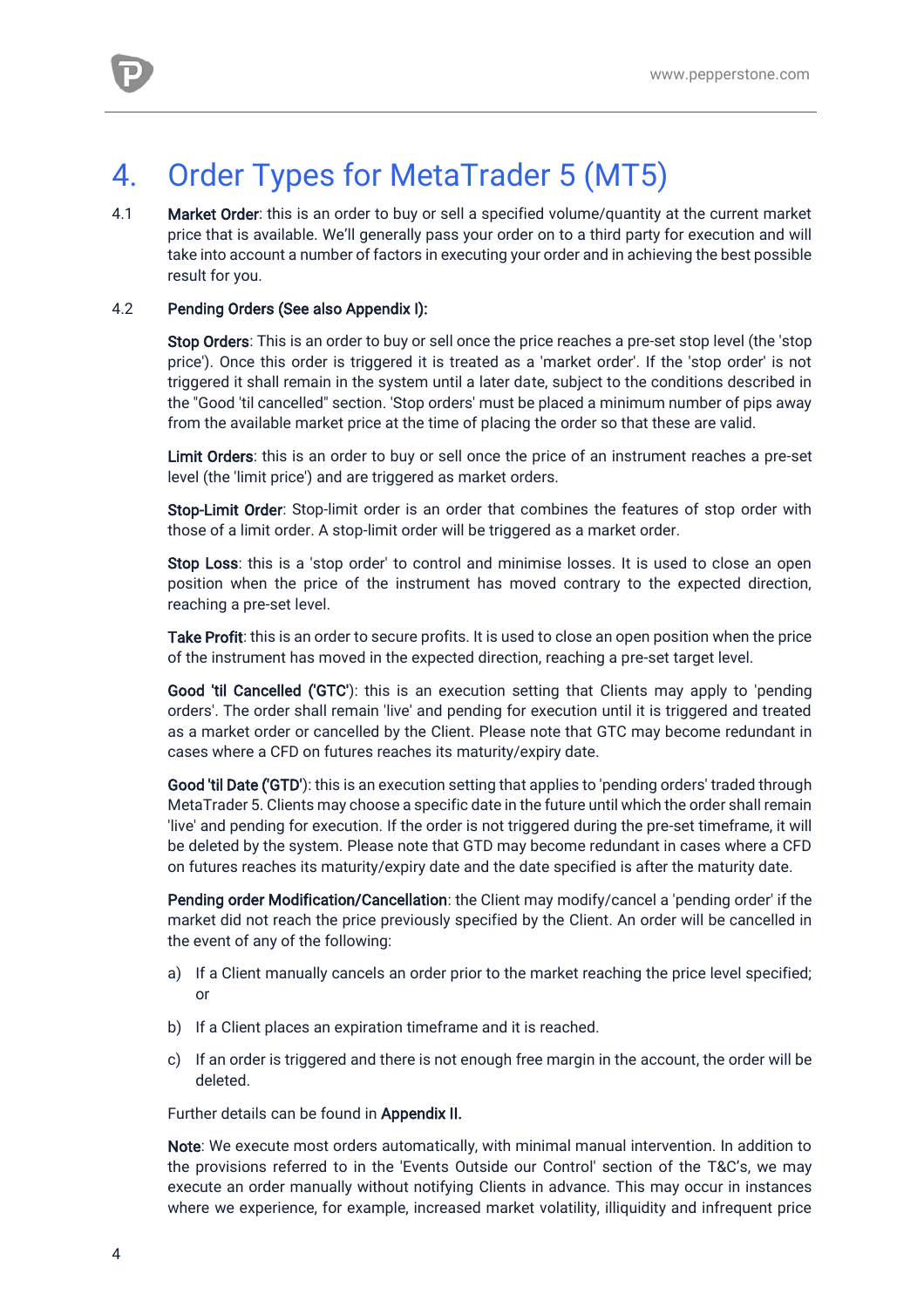updates, a significant\* order size, as well as times where the system identifies abusive trading behaviour and/or trades from multiple Client profiles bearing the same characteristics (i.e. same software, symbol, time and price requested).

\* the 'significance' is determined at our discretion.

# 5. Order Types for cTrader

5.1 Market Order: this is an order to buy or sell at the current market price that is available. We'll generally pass your order on to a third party for execution and will take into account a number of factors in executing your order and in achieving the best possible result for you.

#### 5.2 Pending Orders (See also Appendix I):

Stop Orders: This is an order to buy or sell once the price reaches a pre-set stop level (the 'stop price'). Once this order is triggered it is treated as a 'market order', therefore, the order will be executed at current market price that is available. If the 'stop order' is not triggered it shall remain in the system until a later date, subject to the conditions described in the "Good 'til cancelled" section. 'Stop orders' must be placed a minimum number of pips away from the available market price at the time of placing the order so that these are valid.

Limit Orders: this is an order to buy or sell once the price of an instrument reaches a pre-set level (the 'limit price') and are triggered as market orders.

Stop-Limit Order: Stop-limit order is an order that combines the features of stop order with those of a limit order. A stop-limit order will be triggered as a market order.

Stop Loss: this is a 'stop order' to control and minimise losses. It is used to close an open position when the price of the instrument has moved contrary to the expected direction, reaching a pre- set level. Stop Loss placed within the current bid-ask spread will be invalid and automatically removed. Stop Loss orders must be placed a minimum number of pips away from the available market price at the time of placing the order so that these are valid.

Take Profit: this is an order to secure profits. It is used to close an open position when the price of the instrument has moved in the expected direction, reaching a pre-set target level.

Good 'til Cancelled ('GTC'): this is an execution setting that Clients may apply to 'pending orders'. The order shall remain 'live' and pending for execution until it is triggered and treated as a market order or cancelled by the Client.

Good 'til Date ('GTD'): this is an execution setting that applies to 'pending orders' traded through cTrader. Clients may choose a specific date in the future until which the order shall remain 'live' and pending for execution. If the order is not triggered during the pre-set timeframe, it will be deleted by the system. Please note that GTD may become redundant in cases where a CFD on futures reaches its maturity/expiry date and the date specified is after the maturity date.

Pending order Modification/Cancellation: the Client may modify/cancel a 'pending order' if the market did not reach the price previously specified by the Client. An order will be cancelled in the event of any of the following:

- a) If the price requested is more than 50% away from the previously quoted market price;
- b) If a Client manually cancels an order prior to the market reaching the price level specified;
- c) If a Client places an expiration timeframe and it is reached;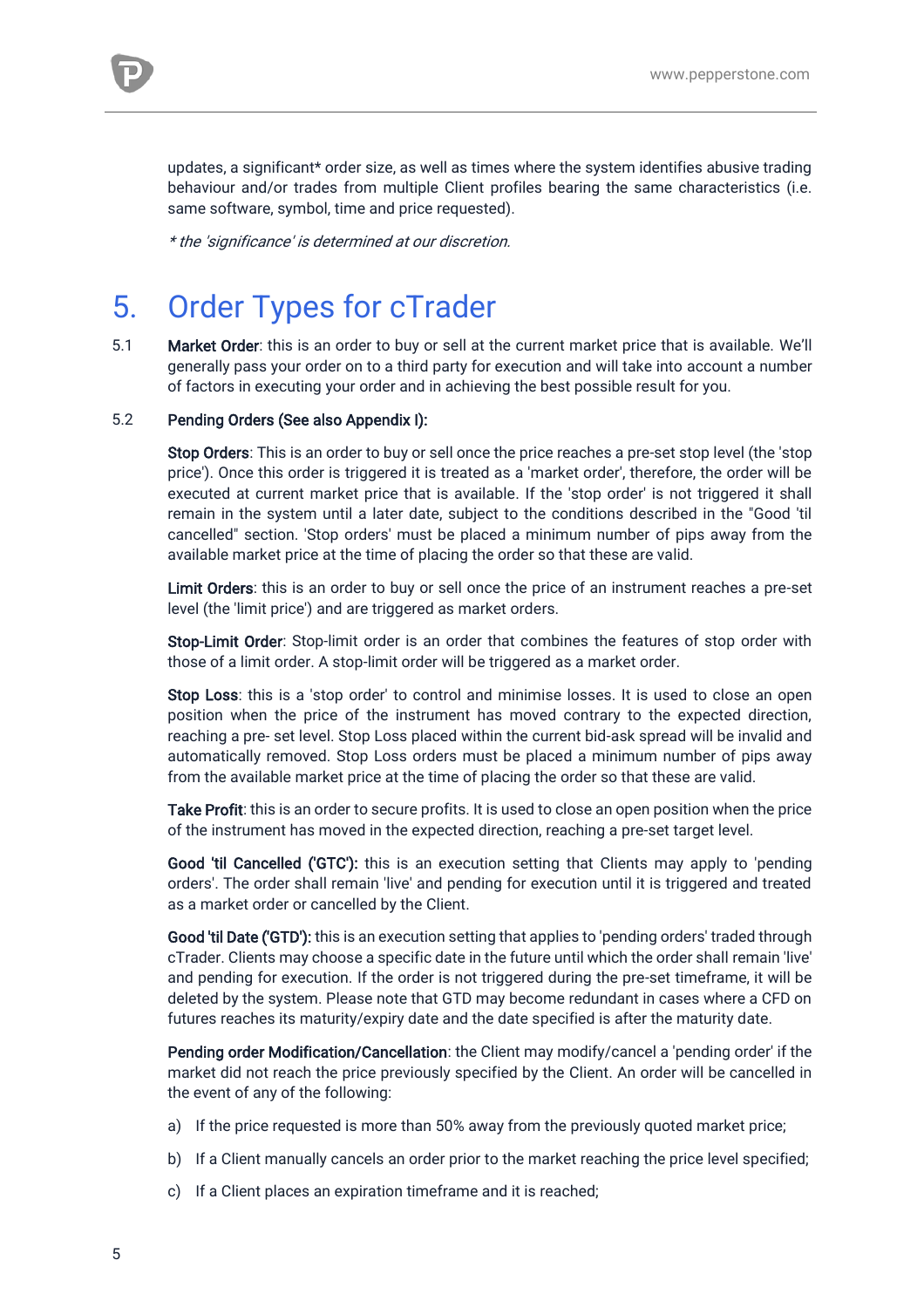- d) After 200 unsuccessful attempts to execute the order.
- e) In case a pending order is triggered and there is not enough margin to be executed then the order is cancelled.

Pending Order Deletion: Pepperstone Markets reserves the right to delete any 'pending orders' from the system not triggered within a period of three (3) months from the date the order was entered into the system.

Further details can be found on Appendix II.

# 6. Margin and Leverage

#### 6.1 **Margin Requirements**

Pepperstone Markets will not open a position in a CFD for a retail client unless:

- a) The margin posted to **open** the position is in the form of cash.
- b) The margin posted to **maintain** the open position is in the form of cash.

#### 6.2 Minimum Margin Requirements for Retail Clients

Pepperstone Markets will require all retail clients to post margin to open a position in a CFD of at least the following amounts:

- a) 0.5% of the value of the exposure that the trade provides when the underlying currency pair is composed of any 2 of the following currencies: Euro, Japanese yen, Pound sterling or Swiss franc.
- b) 0.5% of the value of the exposure that the trade provides when the underlying asset is permitted sovereign debt.
- c) 0.5% of the value of the exposure that the trade provides when the underlying asset is a major stock market index, a currency pair composed of at least one currency not listed previously.
- d) 0.5% of the value of the exposure that the trade provides when the underlying asset is a commodity other that gold or a stock market index other than a major stock market index.
- e) 0.5% of the value of the exposure that the trade provides when the underlying asset is an equity security or an asset not otherwise listed previously.
- f) 5% of the value of the exposure that the trade provides when the underlying asset is a digital asset.
- 6.3 For margin calculation purposes, the leverage level used will be the lower between the Account and the symbol traded. This applies to all our trading platforms.
- 6.4 Any changes made to your leverage on an Account that is already traded can immediately affect your open positions and may result in a stop-out.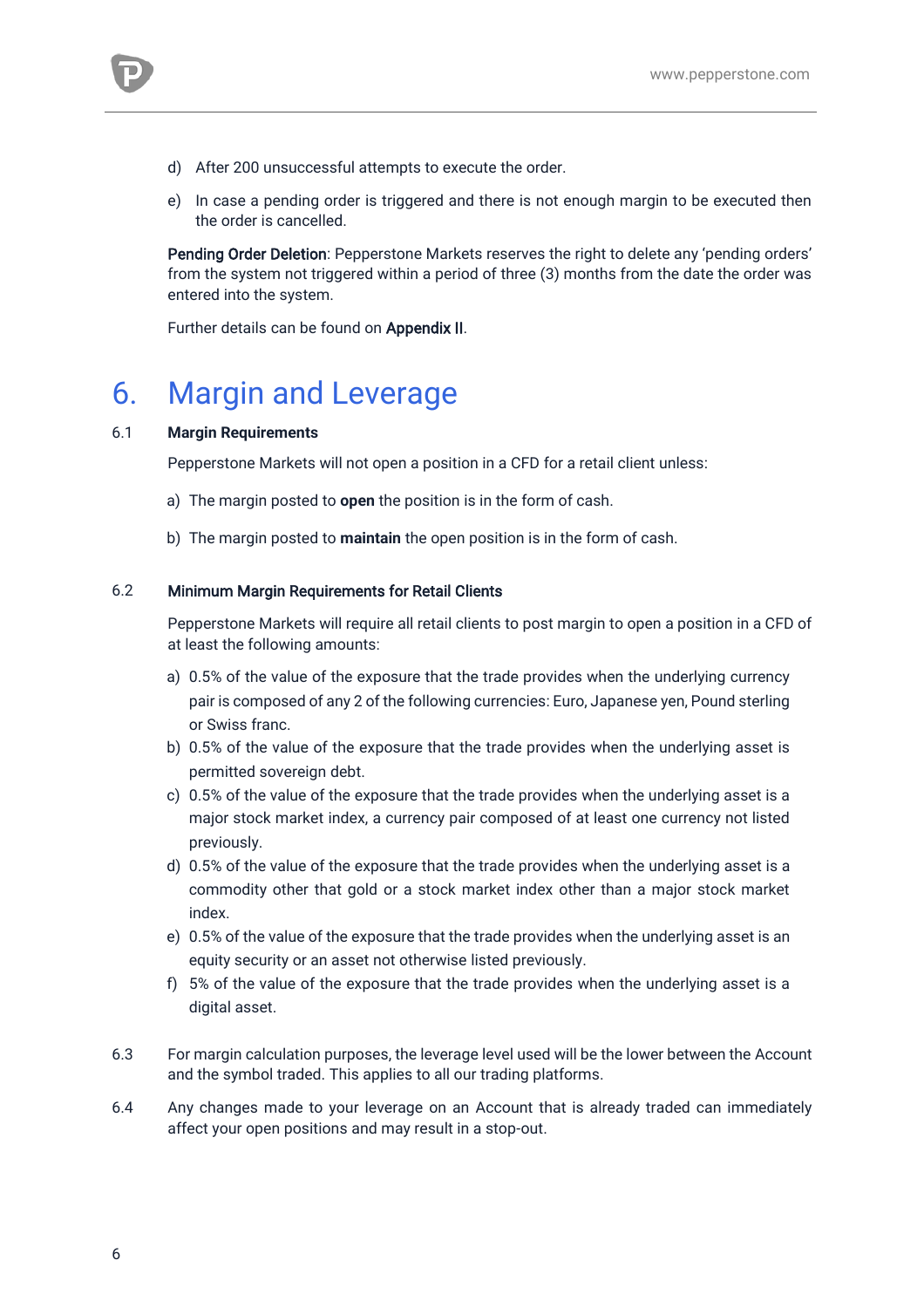#### 6.5 MetaTrader 4:

For retail clients, at Margin Level of less than 50% we will automatically close positions at the current market price starting from the most unprofitable one.

For professional clients, at Margin Level of less than 20% we will automatically close positions at the current market price starting from the most unprofitable one.

#### 6.6 MetaTrader 5:

For retail clients, at Margin Level of less than 50% we will automatically close positions at the current market price, starting with the position requiring the most margin. If the account Margin Level is still below 50% the same procedure is repeated for the next applicable position; if the Margin Level continues below 50% the server will close the position with the largest loss. Positions will be closed until the Margin Level becomes greater than 50%.

For professional clients, at Margin Level of less than 20% we will automatically close positions at the current market price, starting with the position requiring the most margin. If the account Margin Level is still below 20% the same procedure is repeated for the next applicable position; if the Margin Level continues below 20% the server will close the position with the largest loss. Positions will be closed until the Margin Level becomes greater than 20%.

#### 6.7 cTrader:

For both retail and professional clients, at Margin Level of less than 50% we will automatically close positions at market price. Smart Stop Out: if Margin Level falls below 'Smart Stop Out' Level, we will start closing trades until Margin Level reaches above 'Smart Stop Out' Level. The logic of Smart Stop Out will only close what is necessary from the largest trade, in order to safely restore Margin Level and protect the trade itself, the position entry point and the trading account, for as long as possible.

# 7. Corporate Actions

#### 7.1 Dividends:

- a) Clients holding long positions on the applicable share and/or spot index at the ex-div date will receive a dividend in the form of a cash adjustment (deposit, paid into their trading account).
- b) Clients holding short positions on the applicable share and/or spot index at the ex-div date will be charged the dividend amount in the form of a cash adjustment (withdrawal, deducted from their trading account).
- c) We reserve the right to increase margin requirements prior to the release of a dividend.
- d) For some expiring contracts, our quote for that contract (which is based on the underlying market) will include a forecasted dividend component. We won't adjust expiring contracts for dividends as set out in a) and b) above.
- e) If a dividend is declared or paid for an underlying asset of an expiring contract:
	- 1. and the dividend is:
		- i. a special dividend;
		- ii. unusually large or small; or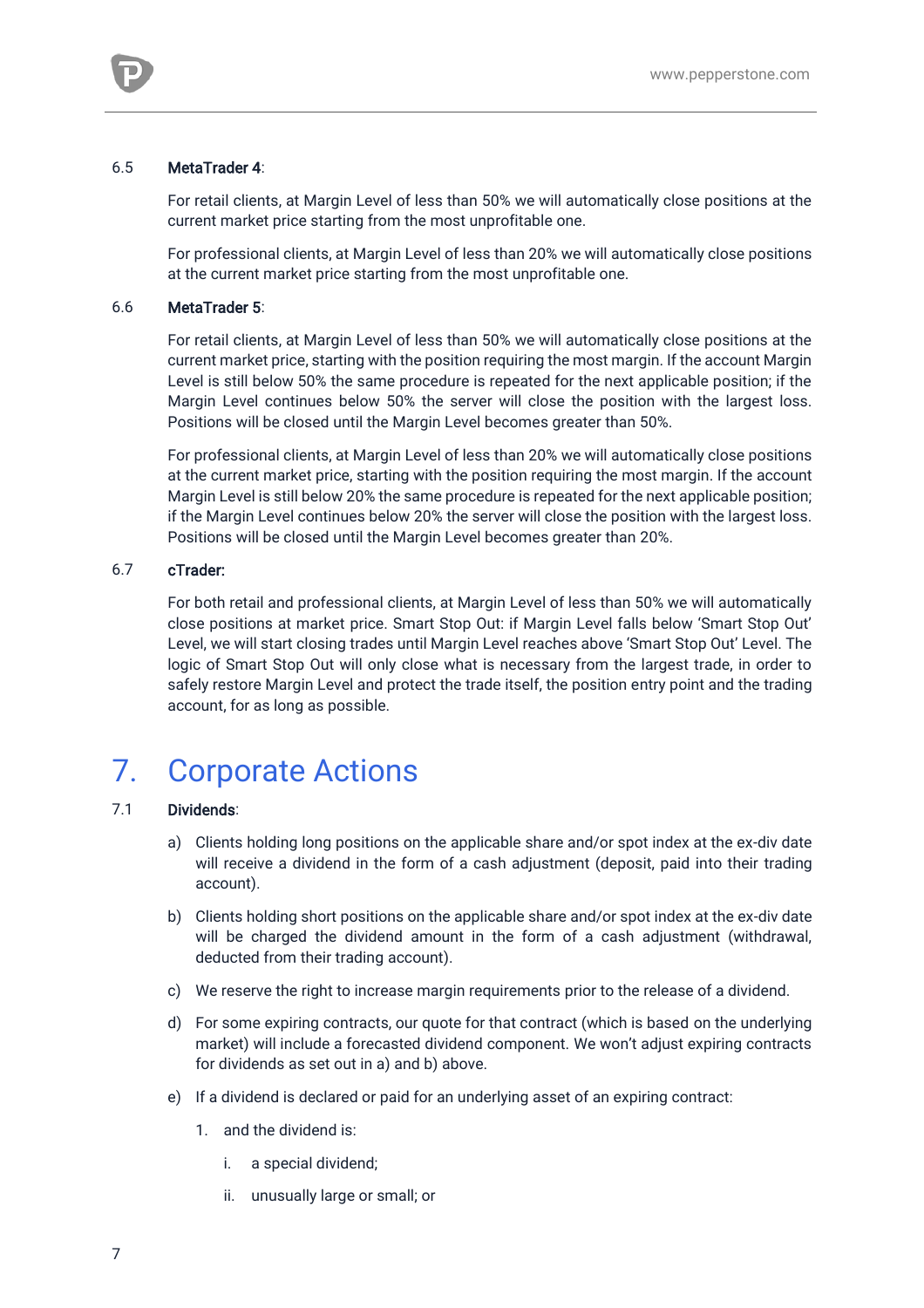

- iii. payable on an ex-dividend date that's unusually early or late; or
- 2. if a previously regular dividend is omitted, we may make an appropriate adjustment (which may be retrospective) to the price that your contract is opened at, or the size of your contract, having regard to dividend payments in previous years for the same underlying asset.
- 7.2 Fractional Share Adjustments: In the event the corporate action results in a fractional position, the fractional component may be represented as a cash adjustment independent of the handling for the non-fractional position. The adjustment value will equal the fractional position times the adjusted closing price on the day prior to the ex-date.
- 7.3 Other Corporate Actions (including, but not limited to Stock Splits and Rights Issue): An appropriate adjustment on the Client's position will be made to mirror the economic impact of a corporate action.
- 7.4 Earnings Announcements: We may increase margin requirements and limit maximum exposure on the relevant symbols prior to earnings announcements.
- 7.5 De-listing: In the event of a share being de-listed, the Client's position will be closed at the last market price traded.
- 7.6 For certain corporate actions which are not mentioned in this section, including, but not limited to Mergers, Acquisitions (together commonly referred to as 'M & A') and Leveraged Buyouts ('LBO') we reserve the right to:
	- a) increase margin requirements;
	- b) suspend or halt trading in the relevant instrument;
	- c) limit the maximum exposure (order size) to the relevant instrument;
	- d) close the positions in the event that the relevant instrument is no longer trading on the relevant exchange;
	- e) take any other action as we deem necessary in the given circumstances.

### 8. Best Execution

- 8.1 We will take all sufficient steps to obtain the best possible result for our Clients, taking into account the price, costs, speed of execution, likelihood of execution and settlement, size, nature or any other consideration relevant to the execution of the order. While total consideration (price and costs) are generally key factors, the overall value to you of a particular transaction may be affected by the other factors listed. We may decide that factors other than price and costs are more important in achieving the best possible outcome for you.
- 8.2 It should be noted that if the Client provided us with specific instructions on how to execute his order(s), complying with those instructions may prevent us from taking the steps set out in the Policy. Under such circumstances, our execution in accordance with Client's instructions will be deemed best execution.
- 8.3 We'll generally pass your order to a third party for execution and we periodically review our choice of third party brokers and dealers to ensure that, taking into account all the factors specified above, the third party broker or dealer is providing the best results for your orders on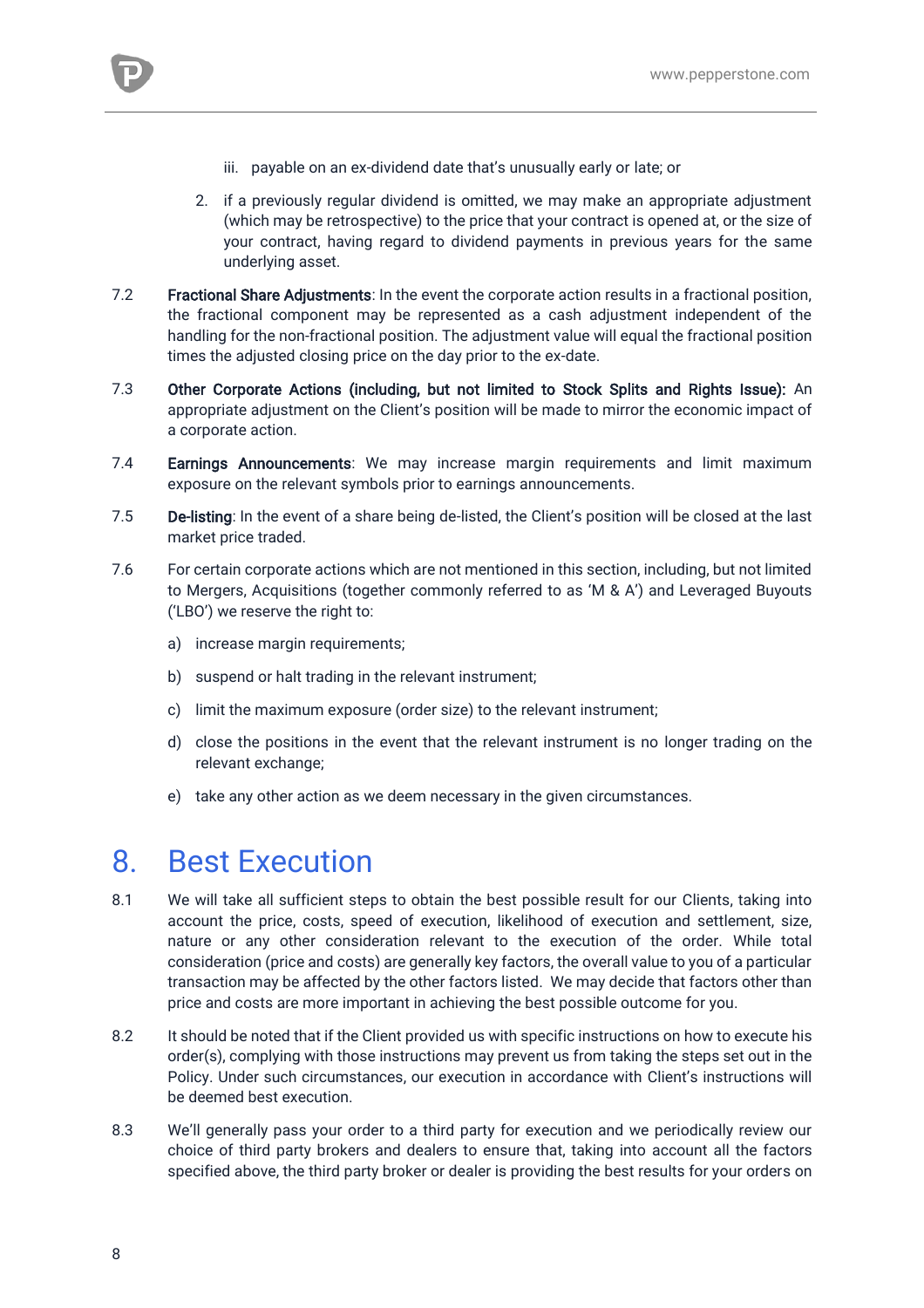a consistent basis. Please note that the prices you will see on our trading platforms may differ from the prices you may see on other trading/charting platforms.

- a) Bid-Ask Spread: For any given financial instrument, we quote two prices: the higher price (Ask), at which the Client can buy (go long) a financial instrument, and the lower price (Bid) at which the Client can sell (go short); collectively referred to as the Firm's prices. The difference between the Bid and the Ask price of a given financial instrument is the spread, which includes Pepperstone Markets mark-up for MetaTrader 4, MetaTrader 5 and cTrader.
- b) Pending Orders: Orders such as 'Buy Limit', 'Buy Stop' and 'Stop Loss'/ 'Take Profit' for open short positions are executed at the Ask price. Orders such as 'Sell Limit', 'Sell Stop' and 'Stop Loss'/ 'Take Profit' for open long positions are executed at the Bid price.
- c) Our price for a given financial instrument is calculated by referencing the price of the relevant underlying asset, which is obtained from third-party liquidity and data providers. We update our prices as frequently as the limitations of technology and communication links allow. We will not quote any price outside of our operational hours (see execution venues below).
- d) Prices are obtained directly from LPs through an electronic execution system, which automatically requests a quote from these. In conjunction with the price, we also quote the available liquidity ('market depth') from our LPs. Our system will automatically aggregate all available liquidity at the best prices available and fill at the Volume-Weighted Average Price (VWAP).
- e) Pepperstone Markets will at all times, subject to events outside of our control, transmit bid and ask prices through the trading platforms. Pepperstone Markets shall, at its discretion, determine the prices that are executable, and which appear through the platforms. The Client accepts that Pepperstone Markets is solely responsible for determining the validity of these prices at any given time and in some instances may issue a re-quote.
- 8.4 Costs: Execution venue costs are not relevant factor as Pepperstone Markets is always the execution venue and there are not third-party fees such as clearing, or settlement fees involved in the execution of your orders.
- 8.5 Speed of Execution: We place a significant importance in this factor when executing client orders and to this end we maintain high speed connections through multiple servers hosted globally. Our execution is fully automated apart from minimal manual execution. However, the use of any form of unstable connection at the Client's end, whether wireless or dial-up, may result in poor or interrupted connectivity which may cause delays in the transmission of data between the Client and us.
- 8.6 Likelihood of Execution: We rely on third-party LPs for prices and available volume of the different financial instruments we offer. Therefore, the execution of Client's orders will depend on whether there are prices and liquidity available at the time these orders are received. By having multiple LPs, we enhance the likelihood of execution across the instruments we offer. This availability may be subject to variation, especially during abnormal market conditions, such as:
	- a) During market opening times;
	- b) During times of market news and events;
	- c) During periods of significant volatility;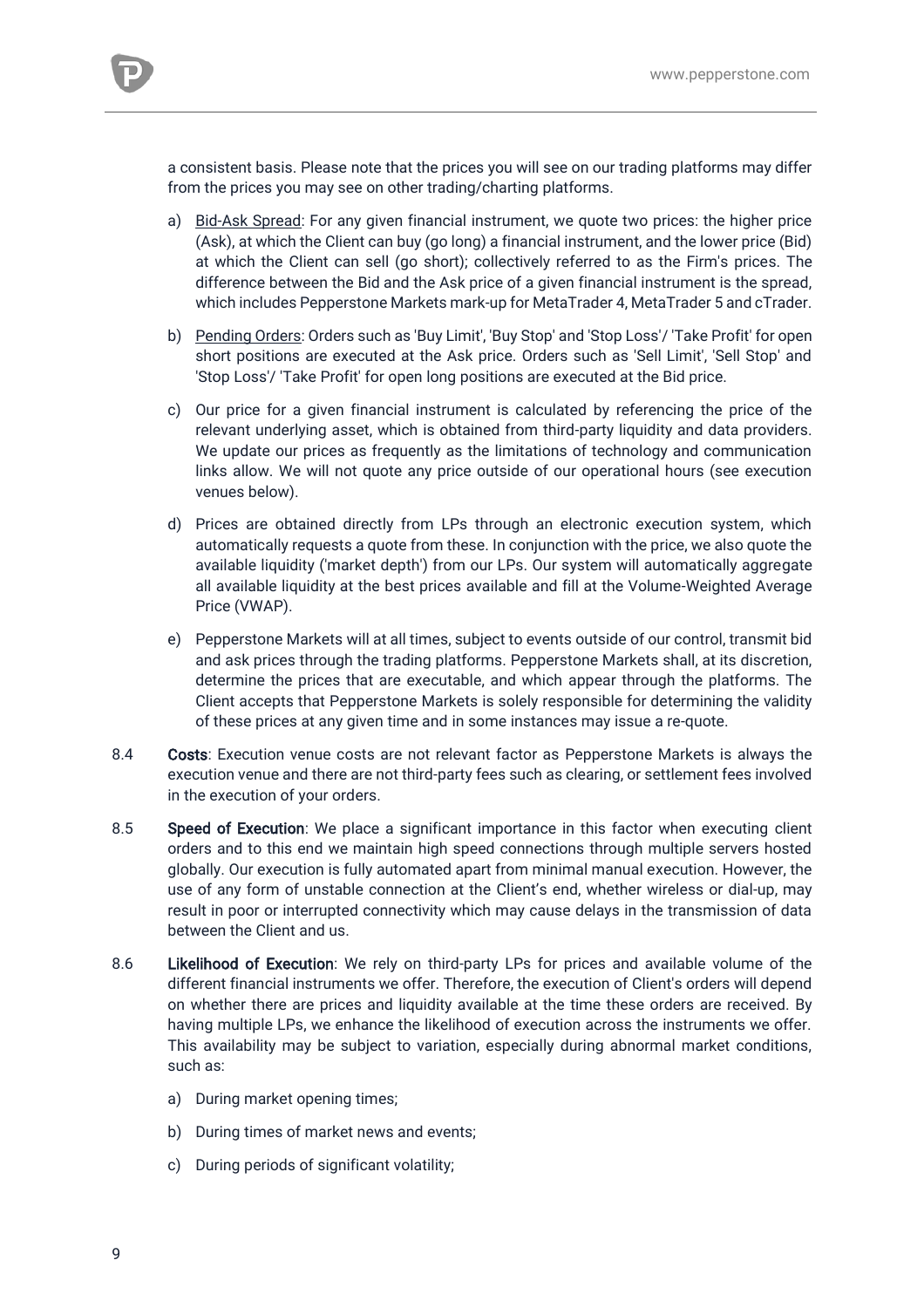

- e) Where there is insufficient liquidity for the execution of a specific volume at a specific declared price.
- f) Where Pepperstone Markets internal risk limits no longer permit the acceptance of any further orders on a specific instrument
- 8.7 Likelihood of Settlement: All transactions are settled upon execution.

# 9. Other Execution Considerations

- 9.1 Currency Valuation: We may provide a currency conversion quote from your account's base currency to the currency of the relevant financial instrument. This will not be reflected as an actual currency conversion in your account, but only serves the purpose of indicating the valuation in the base currency.
- 9.2 Size of Order: The minimum size of an order is 0.01 lots. We may place limits on maximum order sizes from time to time, and we reserve the right to decline an order as per our T&C's.
- 9.3 We reserve the right to place a cap on the number of contracts and/or a limit on the total net position value per profile, for a given instrument. Where this occurs, we will make all possible efforts within reason to provide clients with prior notice.

# 10. Execution Venues

- 10.1 Execution Venues are the entities with which the orders are placed, or to which we transmit orders for execution. For the purposes of orders for the financial instruments we provide, we act as principal at all times and not as agent. Although we may transmit your orders for execution to third party liquidity providers, contractually, Pepperstone Markets is the sole counterparty to your trades and any execution of orders is done in our name. Therefore, we are the sole Execution Venue for the execution of Clients' orders.
- 10.2 We operate from 5:01pm New York (ET) Sunday through to 4:55pm (ET). Non-working periods: from 4:56pm (ET) Friday through 5:00pm (ET) Sunday. Holidays will generally be announced through the website or by email.

# 11. Monitoring and Review

- 11.1 We have procedures and processes in place to analyse the quality of execution, as well as to monitor best execution. We measure and monitor the competitiveness of our prices against other major competitors and the speed of our execution. We also monitor the symmetry of slippage and requotes.
- 11.2 Pepperstone Market's compliance department perform additional independent reviews of the above processes and provide assurance as to their effectiveness. These reviews and assessments are conducted on a regular basis and at least annually. Where necessary, they provide recommendations for improvements, which are then implemented with the aim of keeping the quality of execution to the highest standards. In instances where a material change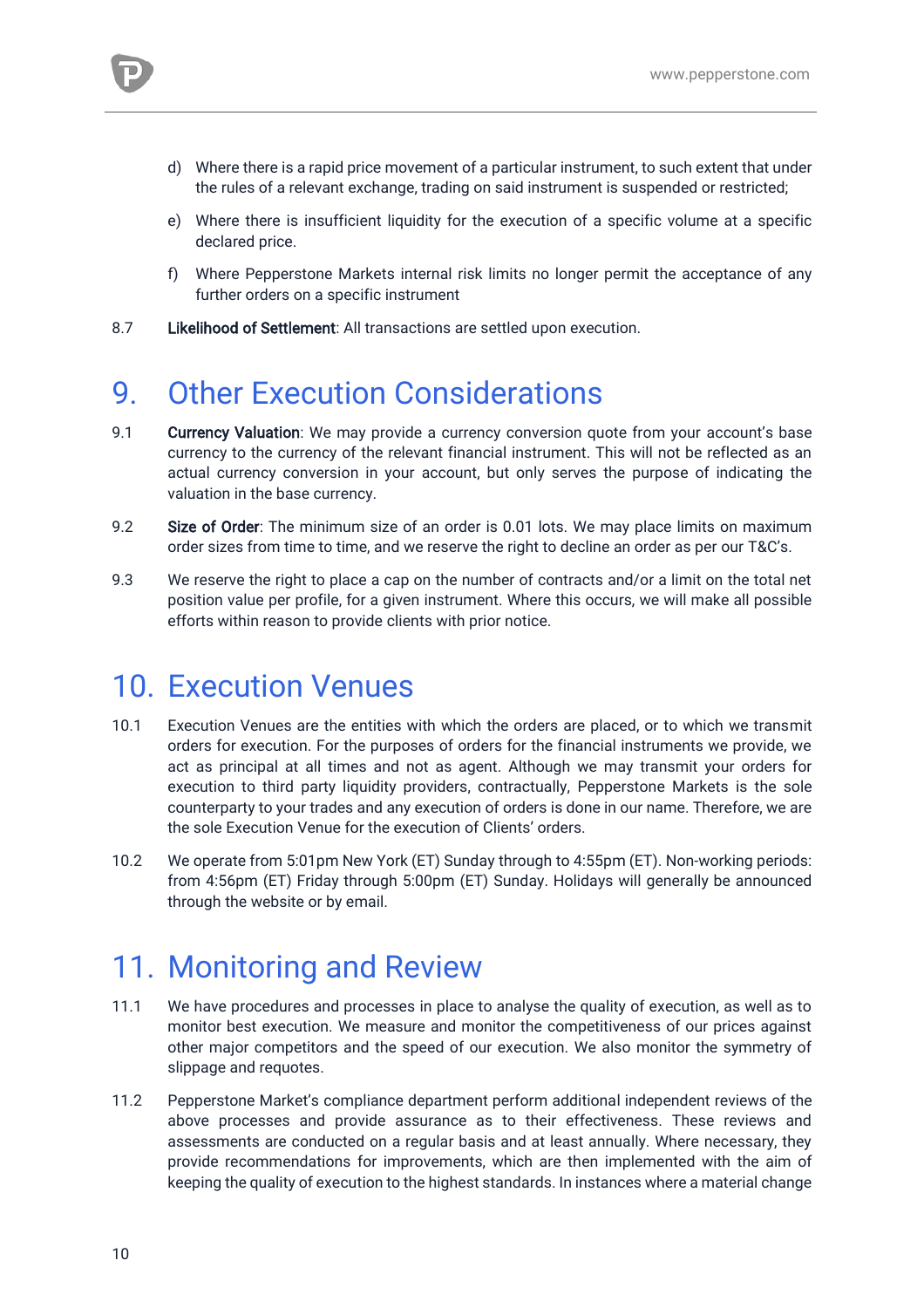to our execution arrangements and policy occurs, Pepperstone Markets will notify the clients of such change.

# 12. Your Consent

- 12.1 We are required to obtain your consent prior to establishing a business relationship with you. By entering into the T&C's, you consent and acknowledge that the transactions in financial instruments entered with us are not undertaken on a recognised exchange, but rather through our trading platform and, accordingly, you may be exposed to greater risks than when conducting transactions on a regulated exchange. Therefore, we may not execute an order, or we may change the opening or closing price of an executed order in certain cases, including, but not limited to instances of a technical failure of the trading platform. The trading rules are established solely by the counterparty, which is, at all times, Pepperstone Markets. You are then only allowed to close an open position in any given financial instrument during our platform's working hours, as per 10.2 above, and you can only close any such position(s) with us as your sole counterparty and thus you are subject to counterparty risk.
- 12.2 By entering into the T&C's, you consent that Pepperstone Markets is, without exception, the execution venue for all orders and acts as principal and not as agent on the client's behalf; contractually Pepperstone Markets is the sole counterparty to the client's trades and any execution of orders is done in Pepperstone Market's name.
- 12.3 When opening an Account with us you consent to your orders being executed in accordance with the Policy in force, from time to time. You consent that Pepperstone Markets reserves the right to immediately terminate your access to the trading platform(s) or Account(s) or refuse or cancel any order, in the event you voluntarily and/or involuntarily partake in arbitrage unrelated to market inefficiencies, including but not limited to, latency arbitrage and swap arbitrage and/or contrary to good faith; under such circumstances, Pepperstone Markets may, at its discretion, close any of your Account(s) and recover any losses incurred from such practices.
- 12.4 The Company reserves the right, where in its absolute discretion believes that reasonable suspicion for abusive trading behaviour exists, to group together multiple orders on a specific CFD and manually execute them as one order at the volume-weighted average price.

# 13. Important Information

- 13.1 Specific leverage limits or restrictions on the instruments available may apply in accordance with applicable legislation and Pepperstone Markets policies.
- 13.2 CFDs are not eligible for sale or distribution in certain jurisdictions or countries. This Policy is not directed to any jurisdiction or country where its publication, availability or distribution would be contrary to local laws or regulations. Equally, this Policy does not constitute an offer, invitation or solicitation to buy or sell leveraged products. The Policy is not intended to constitute the sole basis for the evaluation of any Client's decision to trade leveraged products.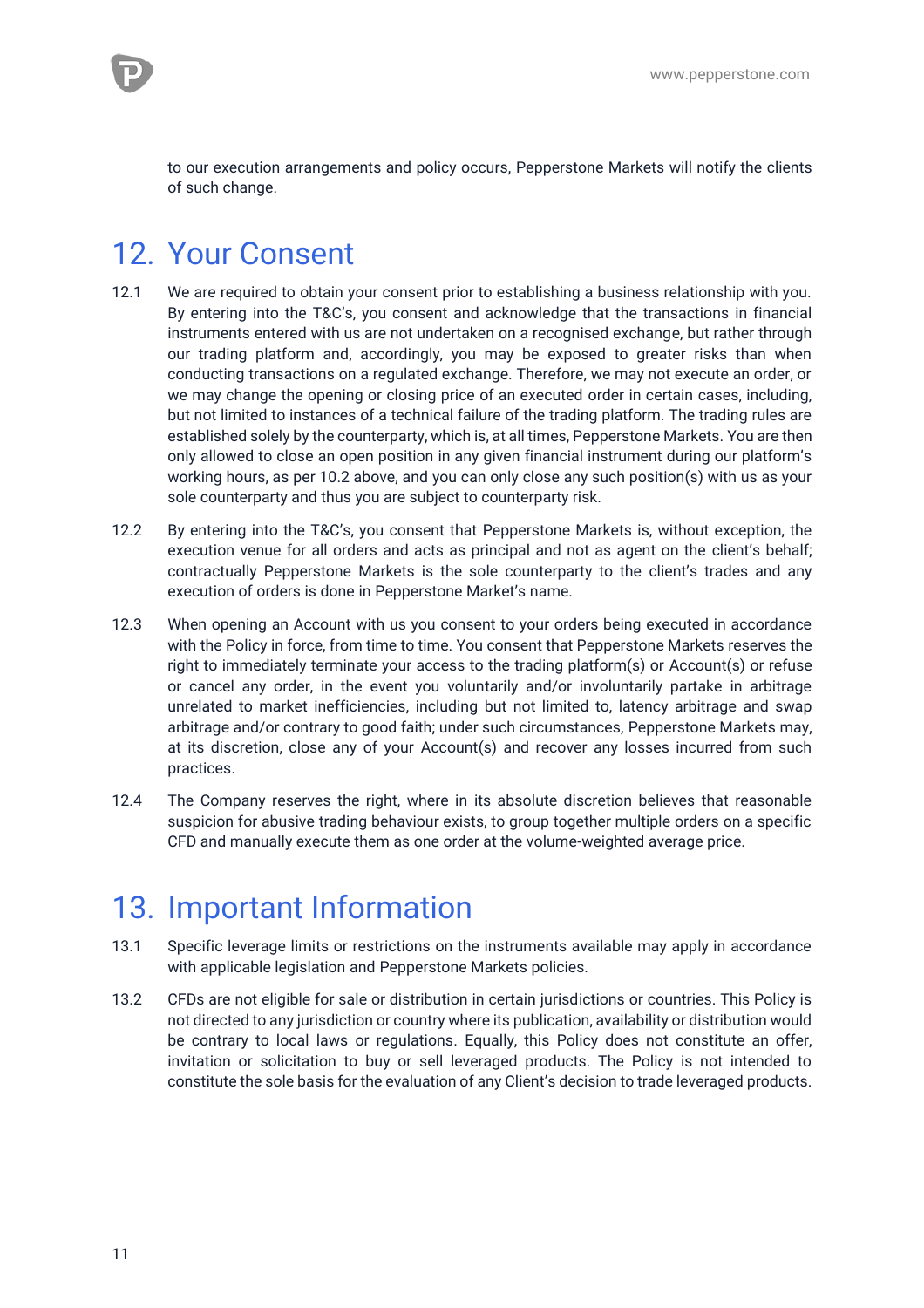# Appendix I

1. Buy Stop: this is an order to buy a specific quantity of the underlying instrument with the triggering price ('the stop price') being higher than the current market price (upon triggering the order becomes a Market Order).



2. Buy Limit: this is an order to buy an instrument at a specified price ('the limit price') that is lower than the current market price (upon triggering the order becomes a Market Order).



Sell Stop: this is an order to sell a specific quantity of the underlying instrument with the triggering price ('the stop price') being lower than the current market price (upon triggering the order becomes a Market Order).



Sell Limit: this is an order to sell an instrument at a specified price ('the limit price') that is higher than the current market price (upon triggering the order becomes a Market Order).



- 3. **Stop Loss:** this is an order that may be attached to an already open position or a pending position to exit the trade at a specified price ('the stop loss price'). A 'stop loss' may be used to minimise losses, upon triggering it becomes a market order and can be executed at declared, better or worse price.
- 4. **Take Profit:** this is an order that may be attached to an already open position or a pending position to exit the trade at a specified price ('the take profit price'). A 'take profit' may be used to secure profits and upon triggering becomes a Market Order to be closed at the next available price.



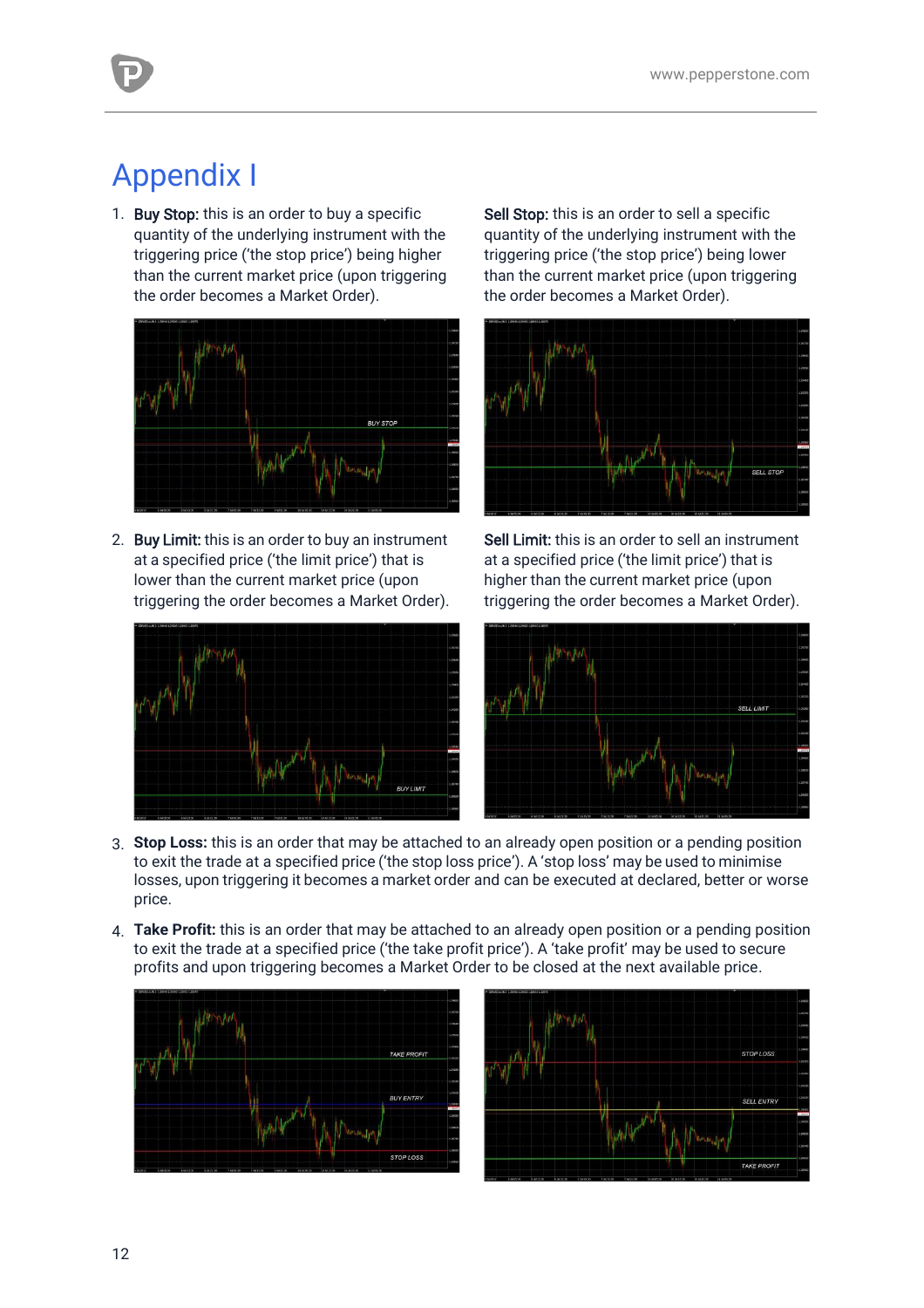# Appendix II

P)

|                                    |                                                 | <b>MetaTrader 4</b>                                              | <b>MetaTrader 5</b>                                           | cTrader                                                       |
|------------------------------------|-------------------------------------------------|------------------------------------------------------------------|---------------------------------------------------------------|---------------------------------------------------------------|
| INSTANT/ MARKET ORDER(S)           | Execution:                                      | <b>Market Order</b>                                              | Market Order                                                  | Market Order                                                  |
|                                    | Requoting:                                      | No                                                               | No                                                            | No                                                            |
|                                    | Slippage:                                       | Yes                                                              | Yes                                                           | Yes                                                           |
|                                    | Partial fills:                                  | Yes                                                              | Yes                                                           | Yes                                                           |
|                                    | Level restrictions on 'stop<br>& limit' orders: | Yes                                                              | Yes                                                           | No                                                            |
|                                    | Commission:                                     | Where applicable                                                 | Where applicable                                              | Where applicable                                              |
|                                    | Mark-up:                                        | Yes                                                              | Yes                                                           | Where applicable                                              |
| INSTANT / MARKET RANGE<br>ORDER(S) | Execution:                                      | N/A                                                              | N/A                                                           | Limit                                                         |
|                                    | Requoting:                                      | N/A                                                              | N/A                                                           | N/A                                                           |
|                                    | Slippage:                                       | N/A                                                              | N/A                                                           | Yes (positive),<br>(i)<br>or<br>(ii) No slippage              |
|                                    | Partial fills:                                  | N/A                                                              | N/A                                                           | Yes                                                           |
|                                    | Level restrictions on 'stop &<br>limit' orders: | N/A                                                              | N/A                                                           | No                                                            |
|                                    | Commission:                                     | N/A                                                              | N/A                                                           | Where applicable                                              |
|                                    | Mark-up:                                        | N/A                                                              | N/A                                                           | Where applicable                                              |
|                                    | <b>STOP ORDERS*</b>                             |                                                                  |                                                               |                                                               |
| PENDING ORDER(S)                   | Execution:                                      | <b>Market Order</b>                                              | Market Order                                                  | <b>Market Order</b>                                           |
|                                    | Requoting:                                      | N/A                                                              | N/A                                                           | N/A                                                           |
|                                    | Slippage:                                       | (i) Yes (positive, or<br>negative);<br>or                        | (i) Yes (positive, or<br>negative);<br>or<br>(ii) No slippage | (i) Yes (positive, or<br>negative);<br>or<br>(ii) No slippage |
|                                    |                                                 | (ii) No slippage                                                 |                                                               |                                                               |
|                                    | Partial fills:                                  | <b>No</b>                                                        | <b>No</b>                                                     | <b>No</b>                                                     |
|                                    | Level restrictions on 'stop<br>& limit' orders: | Yes                                                              | Yes                                                           | <b>No</b>                                                     |
|                                    | Commission:                                     | Where applicable                                                 | Where applicable                                              | Where applicable                                              |
|                                    | Mark-up:                                        | Where applicable                                                 | Where applicable                                              | Where applicable                                              |
|                                    | <b>LIMIT ORDERS**</b>                           |                                                                  |                                                               |                                                               |
|                                    | Execution:                                      | Market Order                                                     | Market Order                                                  | Market Order                                                  |
|                                    | Requoting:                                      | N/A                                                              | N/A                                                           | N/A                                                           |
|                                    | Slippage:                                       | (i) Yes (positive, or<br>negative);<br>or<br>No slippage<br>(ii) | (i) Yes (positive, or<br>negative);<br>or<br>(ii) No slippage | (i) Yes (positive, or<br>negative);<br>or<br>(ii) No slippage |
|                                    | Partial fills:                                  | No                                                               | No                                                            | Yes                                                           |
|                                    | Level restrictions on 'stop<br>& limit' orders: | Yes                                                              | Yes                                                           | No                                                            |
|                                    | Commission:                                     | Where applicable                                                 | Where applicable                                              | Where applicable                                              |
|                                    | Mark-up:                                        | Where applicable                                                 | Where applicable                                              | Where applicable                                              |

\* STOP ORDERS include buy stop, sell stop, stop loss, stop-outs and take profit.

\*\* LIMIT ORDERS include buy limit and sell limit.